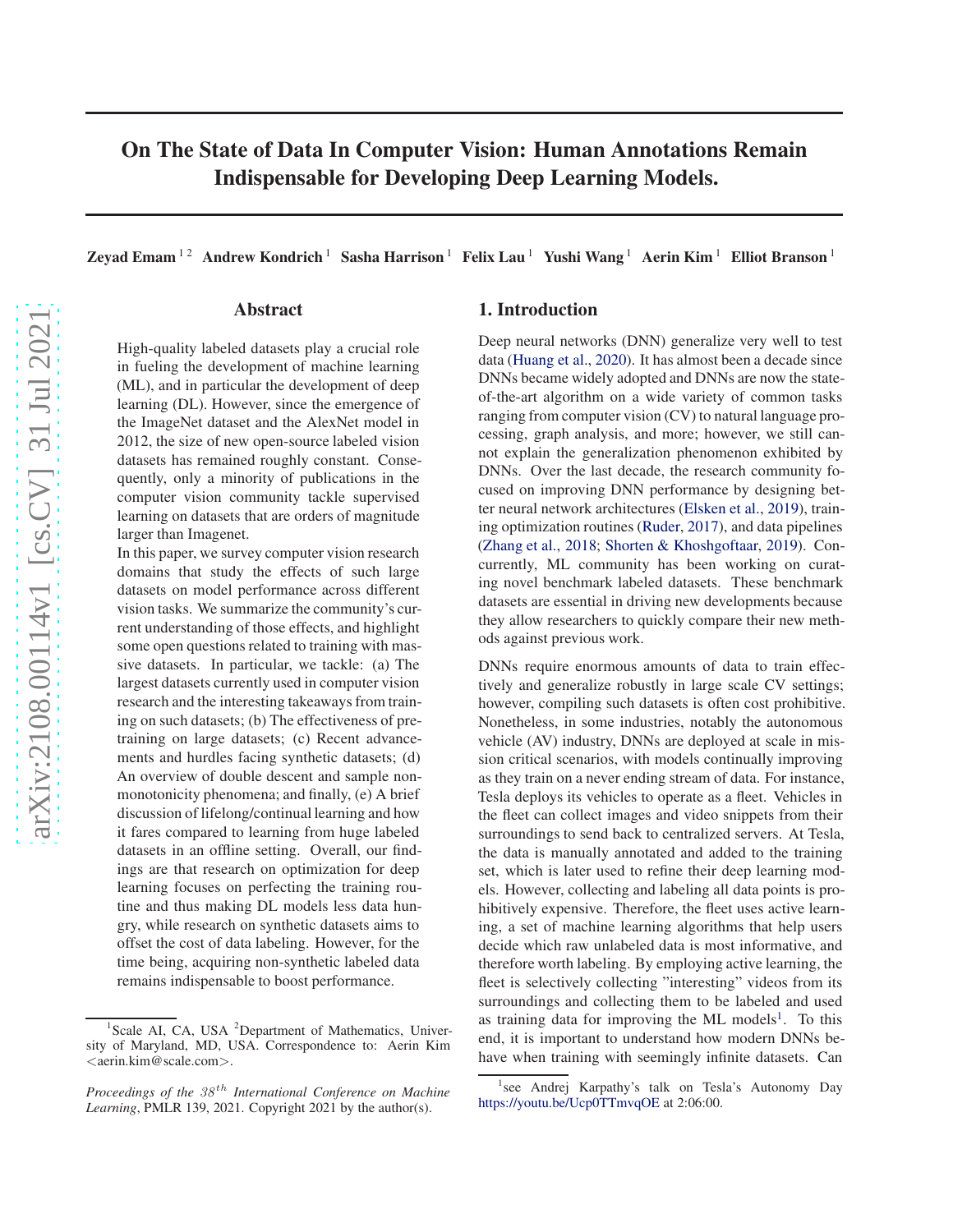<span id="page-1-0"></span>neural networks benefit from training on seemingly infinite datasets? Do we have the compute power and model capacity to take full advantage of seemingly infinite data? Are the adverse effects of label noise amplified when the datasets are significantly larger, and if so, how can we measure these effects for different computer vision tasks? How does more data affect an algorithm's fairness?

This survey summarizes the community's current understanding of training with seemingly infinite data.

# 2. Pre-training with large amounts of labeled data

Few works in computer vision have tackled the question of training with seemingly infinite labeled data, and none have studied the effects of label noise in that regime, as the data is usually scraped from the internet.

It is not straightforward to compare the size of two datasets, especially across different data modalities and ML tasks; however, it is widely believed that the largest public computer vision datasets are almost exclusively image classification datasets. The largest open-source image datasets are the Google Open Images dataset (9M images) [\(Kuznetsova et al.,](#page-10-0) [2020\)](#page-10-0), the Tencent Ml Images dataset (17.5M) [\(Wu et al.](#page-11-0), [2019\)](#page-11-0), the YFCC-100M dataset (99.2M images) [\(Joulin et al.,](#page-9-0) [2016\)](#page-9-0), and the PlaNet dataset (126M images) [\(Weyand et al.](#page-11-0), [2016\)](#page-11-0). Meanwhile, the largest image datasets to feature in publications to-date are Google's internal JFT-300M dataset [\(Hinton et al.,](#page-9-0) [2015;](#page-9-0) [Sun et al.](#page-11-0), [2017;](#page-11-0) [Chollet](#page-8-0), [2017;](#page-8-0) [Dosovitskiy et al.,](#page-8-0) [2021](#page-8-0)), and Instagram's hashtag dataset [\(Mahajan et al.](#page-10-0), [2018](#page-10-0)) which contains 3.5 billion images.

In this section we discuss the most obvious use-case for large datasets: pre-training. We will only survey works that have used the JFT-300M and the Instagram datasets, as they are by far the largest, then we discuss avenues for generating massive datasets cheaply. Later we survey works on self-supervised learning, and finally, we study the limitations of pre-training and the trade-offs between pre-training and fine-tuning dataset sizes.

#### 2.1. JFT-300M and Instagram Hashtag Datasets.

The JFT-300M image classification dataset is an internal dataset used by Google for ML research and applications. The dataset contains 300M images with 375M noisy labels across 18,291 classes - approximately 20% of the labels are incorrect. The dataset distribution is heavily long-tailed - e.g. 2M images of flowers but more than 3k classes with less than 100 images per class, and more than 2k classes with less than 20 images per class. Here, we discuss the major takeaways from papers [\(Sun et al.](#page-11-0), [2017;](#page-11-0) [Dosovitskiy et al.,](#page-8-0) [2021](#page-8-0); [Brock et al.](#page-7-0), [2021\)](#page-7-0) that report results on JFT-300M. These works pre-train neural networks on JFT-300M then finetune them on different target datasets across different tasks: image classification on Imagenet [\(Deng et al.](#page-8-0), [2009\)](#page-8-0), object detection on COCO [\(Lin et al.](#page-10-0), [2015\)](#page-10-0) and PASCAL-VOC [\(Everingham et al.](#page-8-0), [2015\)](#page-8-0), semantic segmentation on COCO, and human pose estimation on COCO.

The Instagram hashtag dataset [\(Mahajan et al.,](#page-10-0) [2018;](#page-10-0) [Dosovitskiy et al.](#page-8-0), [2021\)](#page-8-0) is composed of 3.5B images and 17k classes. It is unknown how much label noise the dataset contains. The dataset is publicly visible, such that users can look at the images through Instagram, however it is not possible to scrape the data and use it for research purposes. The papers surveyed here pretrain on Instagram data and finetune on various subsets of ImageNet.

The major takeaway is simple to state: *if the pre-training task is similar to the target task, then pre-training on massive datasets unequivocally helps*. We list here other takeaways in order of relevance. These takeaways assume the pre-training and target tasks are both natural image classification, if the tasks were different these observations don't necessarily hold - we discuss this case in section [2.4.](#page-3-0)

- 1. Logarithmic Improvement: [\(Sun et al.,](#page-11-0) [2017;](#page-11-0) [Mahajan et al.](#page-10-0), [2018](#page-10-0)) have found the network's performance to grow as a logarithmic function of the pre-training dataset size.
- 2. Model Capacity: Larger models are crucial to fully capture the performance boost offered by pre-training on massive datasets [\(Sun et al.](#page-11-0), [2017;](#page-11-0) [Dosovitskiy et al.](#page-8-0), [2021;](#page-8-0) [Mahajan et al.,](#page-10-0) [2018\)](#page-10-0). All papers found that pre-training performance appears bottle-necked by model capacity. We will tackle model capacity in more detail when discussing the double descent phenomenon in section [4.1.](#page-5-0)
- 3. Fine-tuning Hyperparameters: Fine-tuning hyperparameters are drastically different from the parameters used during pre-training. [\(Mahajan et al.,](#page-10-0) [2018\)](#page-10-0) found that Instagram data requires fine-tuning learning rates that are up to an order of magnitude lower than pre-training.

In the case of [\(Sun et al.](#page-11-0), [2017](#page-11-0)), pre-training on JFT-300M took 2 months across 50 Nvidia K80 GPUs. Meanwhile [\(Mahajan et al.](#page-10-0), [2018](#page-10-0)) managed to pre-train their model on the full Instagram dataset in 22 days across 336 GPUs. It is not possible to conduct a thorough hyperparameter sweep in this regime. Therefore, these efforts present a lower bound on the actual performance gains that can be achieved when training on these massive datasets. Additionally, both papers did not saturate on model capacity.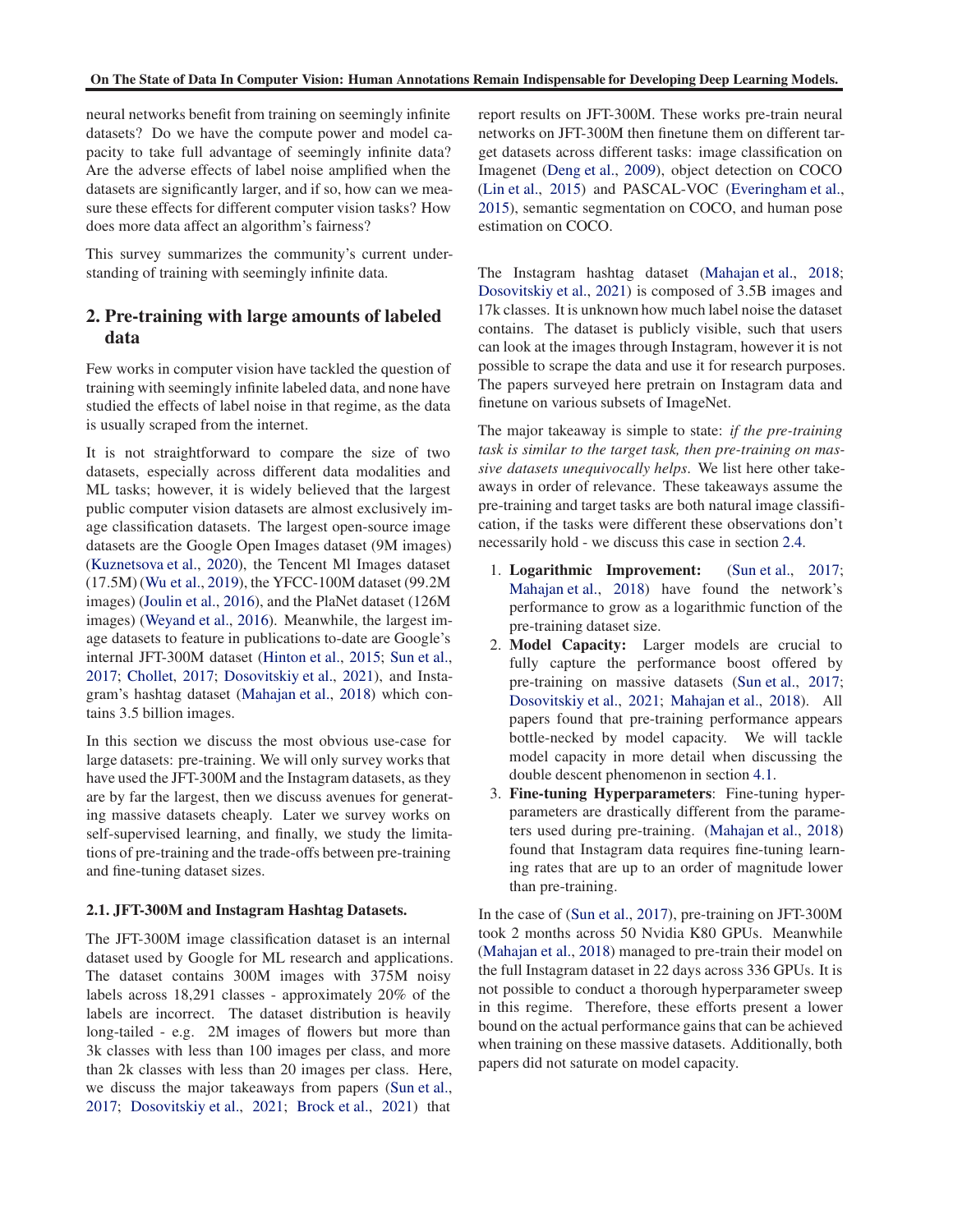#### 2.2. Synthetic datasets

Large-scale real-world labeled datasets are notoriously challenging to collect. Synthetic data presents an attractive shortcut, enabling organizations to quickly collect large amounts of task-relevant and strongly-labeled data. However, because neural networks are notoriously sensitive to distribution shift, the common wisdom is still to finetune a model trained on synthetic images with real data from the target distribution. In this section, we investigate how combining real and synthetic data impacts performance on a variety of computer vision tasks.

We note that for some computer vision applications, synthetic data is the only way to gather appropriate labels since human annotation is impossible or time consuming. For example, geometric information such as optical flow and depth can only be reliably generated in simulation (McCormac et al., 2016) and it is challenging to collect noise-free human annotations for robot manipulation (Mandlekar et al., 2018; 2019). We consider here semantic tasks like semantic segmentation or 2D box annotation where human labels are unambiguously correct and can scale to massive dataset sizes.

For self-driving applications, finetuning a model pretrained on synthetic data on a small real dataset can significantly improve performance. In some instances, pretraining on synthetic data is the single most beneficial addition to the training pipeline as it exhibits the highest performance gains. A seminal work in this space, (Richter et al., 2016) demonstrated that a model trained with just 1/3 of the real data along with synthetic renders from a video game engine could outperform training on all the real data on the CamVid semantic segmentation task (Brostow et al., 2009). However, the real data was crucial to achieving this performance, accounting for an increase of over 20 percentage points from the zero shot synthetic data baseline. MetaSim (Devaranjan et al., 2020) learns to generate scenes that match the content found in real scenes. The paper demonstrates significant gains on the Kitti [\(Geiger et al.](#page-8-0), [2012\)](#page-8-0) validation test from simply finetuning a model trained with MetaSim synthetic scenes on 100 Kitti training samples, reporting an increase on the "moderate" data category from 66.3 AP @ 0.5 IOU to 73.9 on MetaSim data and an increase from 63.7 to 72.7 on baseline synthetic data. In comparison, we only observe an increase from 66.3 to 67 from MetaSim to MetaSim2 (Kar et al., 2019), an extension on the method that learns scene structure alongside parameters. For practical consideration, both of these results suggest that collecting a small dataset in the target distribution can be better for downstream performance than iterating on the quality of the synthetic data.

Methods that use deep generative models to mimic the task distribution exhibit better zero-shot transfer performance compared to graphics-based approaches which are typically used in self-driving tasks. (Li et al., 2020) consider generating synthetic volumetric images for medial applications. The authors use a conditional generative adversarial network (GAN) [\(Goodfellow et al.](#page-8-0), [2014;](#page-8-0) Mirza & Osindero, 2014) to generate shape and material maps which are then fed through a differentiable CT renderer to create a voxel map. Models trained only on GAN-generated images were able to closely match and outperform baselines trained on the full original dataset, even though the GAN model was trained on a small subset of the data. (Zhang et al., 2021) trains a small MLP on StyleGAN (Karras et al., 2018) features to additionally predict labels for each pixel, where human annotators segment model-generated images. Performance on downstream segmentation tasks similarly shows models trained on these images can consistently outperform "upper bound" models trained on the fully labeled dataset. In both cases, we see that GAN generated synthetic images seem to transfer well to downstream tasks, provided a set of human annotations to learn to imitate.

In conclusion, accessing the desired data distribution tremendously improves transfer performance from synthetic data to the target domain. For models trained on rendered scenes using traditional graphics, finetuning on even a small set of real visual scenes results in significant gains relative to iterating on the network's architecture, optimization routine, or the quality of synthetic data. Approaches to synthetic data that directly mimic the real data distribution have shown great zero shot transfer, but still rely on the initial set of data to train the generative model and are currently limited to certain task types.

#### 2.3. Self-supervised learning

Self-supervised learning gives us effective representations and is a good starting point for downstream tasks in an environment where it's nearly impossible to annotate all the data available. However, large-scale labeled data has historically required to train deep learning models in order to achieve better performance in both Natural Language Processing (NLP) and CV domain. Are self-supervision or predictive unsupervised learning beneficial when massive labeled datasets exist for the downstream tasks? (Hendrycks et al., 2019; Jing & Tian, 2019) showed that while self-supervision does not substantially improve accuracy when used in tandem with standard training on annotated datasets, it can improve different aspects of model robustness: noisy labels (Zhang & Sabuncu, 2018), adversarial examples [\(Madry et al.,](#page-10-0) [2019\)](#page-10-0), and common input corruptions such as fog, snow, and blur (Hendrycks & Dietterich, 2019). Additionally, self-supervision has also shown its effectiveness in out-of-distribution detection on difficult and near-distribution outliers (Hendrycks et al., 2019) and has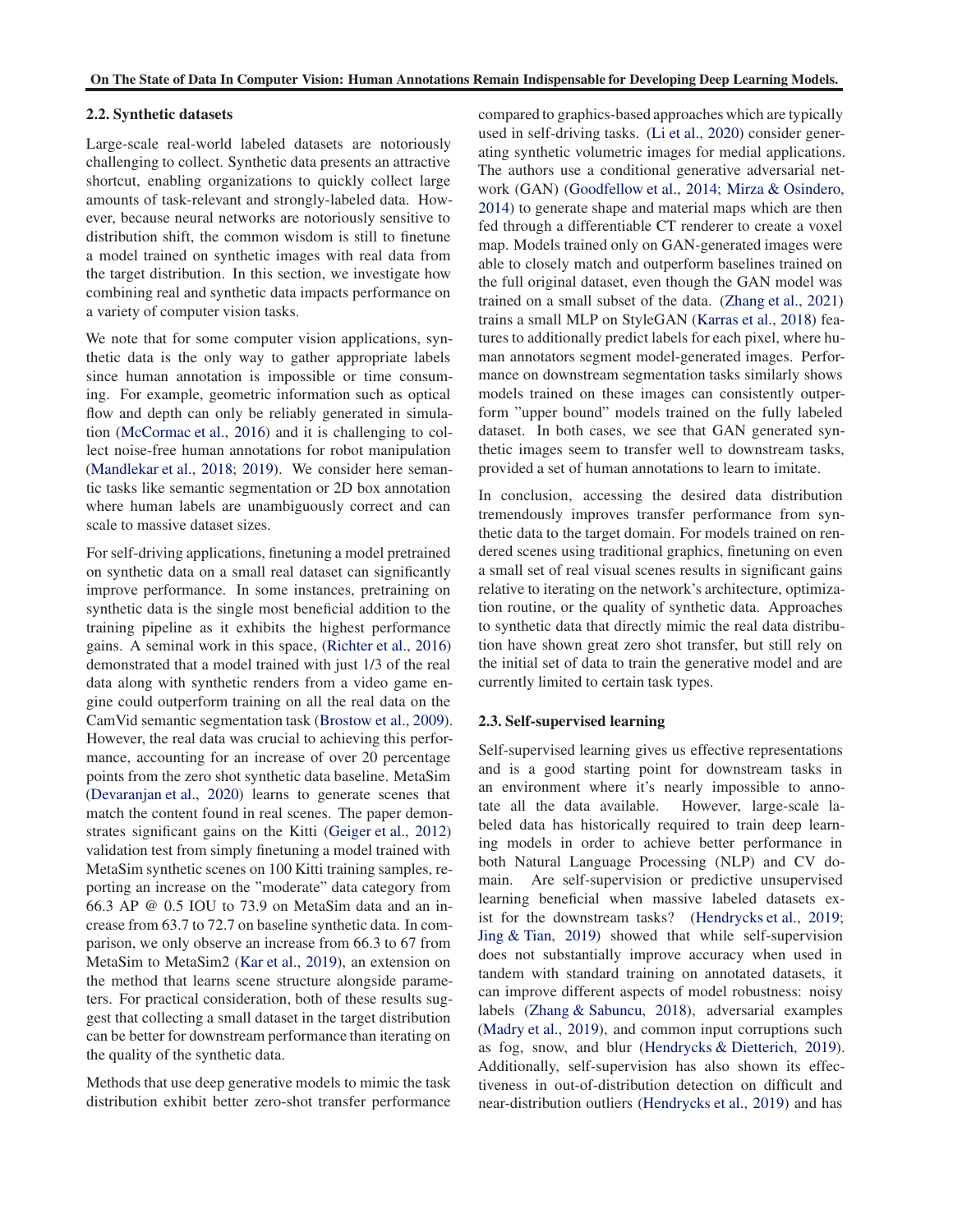<span id="page-3-0"></span>been essential in video tasks where annotation is costly (Vondrick et al., 2016; 2018).

Since the introduction of Word2Vec [\(Mikolov et al.,](#page-10-0) [2013\)](#page-10-0) and Glove [\(Pennington et al.](#page-10-0), [2014\)](#page-10-0) self-supervised learning has been more extensively used in NLP compared to CV domains. Pretraining embeddings on large unlabeled text and finetuning them on large-scale labeled datasets enabled large performance boosts. To take advantage of these massive unlabeled datasets, researchers developed adequately large models such as BERT (Devlin et al., 2018), RoBERTa [\(Liu et al.](#page-10-0), [2019\)](#page-10-0), and XLM (Lample & Conneau, 2019). These models are trained in a predictive fashion, meaning the model is trained to predict the words or tokens that were masked or replaced. Upon obtaining the pretrained embedding, we resume training, this time with supervision, for different types of NLP downstream tasks such as question answering, machine translation, summarization, natural language inference, sentiment analysis, semantic parsing. [\(LeCun & Misra](#page-10-0), [2021\)](#page-10-0) pointed out that NLP's discreteness is the reason why it can make deep learning prediction problems tractable because, in NLP, there is only a finite number of words to be predicted. This also makes NLP problems great candidates to use predictive architectures. On the other hand, discreteness makes some tasks more difficult. For instance natural language generation usually fails when the input text is modified, even if its meaning is preserved, or when slight perturbations are added to the learned embeddings (Belinkov & Bisk, 2017; [Fedus et al.](#page-8-0), [2018;](#page-8-0) Sato et al., 2018; [Iyyer et al.](#page-9-0), [2018;](#page-9-0) [Dong et al.,](#page-8-0) [2021\)](#page-8-0). In contrast, small perturbations are not really perceptible in generated images or audio, which are continuous signals.

Compared to NLP, the development and the adoption of self-supervision in CV domain have been relatively limited. [\(Dosovitskiy et al.](#page-8-0), [2021](#page-8-0)) trained a network to discriminate between surrogate classes which are formed by applying transformations to a randomly sampled seed image patch. In contrast to supervised training, the resulting feature representation is not class specific; however, this generic representation improves classification results. (Doersch et al., 2015) predict the relative position of image patches and use the resulting representation in order to improve object detection. (Gidaris et al., 2018) predict image rotations instead. Other proxy tasks have also been suggested, such as predicting per-pixel color histograms (Larsson et al., 2016), DeepCluster, a clustering method that jointly learns the parameters of a neural network and the cluster assignments of the resulting features (Caron et al., 2018), and maximizing mutual information between an input and the output of a deep neural network encoder [\(Hjelm et al.](#page-9-0), [2019](#page-9-0)). These works focus on the utility of self-supervision for learning without labeled data and do not considered its effect on robustness and uncertainty.

Most recently, vision transformers (ViT) (Dosovitskiy et al., 2020) have shown impressive performance across various CV problems while requiring lower computational resources to train. These models are based on a multi-head self-attention architecture that can attend to a sequence of image patches to encode contextual cues. DINO (Caron et al., 2021) developed self-supervised ViT features which contain explicit information about the semantic segmentation of an image. These features do not emerge as frequently when training ViTs in a fully supervised fashion. [\(Bao et al.,](#page-7-0) [2021\)](#page-7-0) propose a masked image modeling task, one of the successful NLP pre-training approaches in order to pretrain ViTs. Their method tokenizes the original image into visual tokens then create a masked image modeling task.

Ultimately, self-supervision can dramatically reduce the number of annotations required to train. However, without the paradigm shift from the well-established workflow of ML practitioners – pretraining then fine-tuning, human in the loop learning including the data annotation will remain indispensable to train deep learning models on various machine learning tasks. For the time being, self-supervision is best used in tandem with full-supervision. This can induce strong regularization that improves robustness, while requiring fewer manual annotations to train.

### 2.4. Striking a balance: the tradeoff between pre-training and fine-tuning dataset sizes.

Conventional wisdom in computer vision up until recently was to pre-train models on a large labeled image classification dataset before fine-tuning on a target dataset tailored for a specific use-case. Recently, however, [\(He et al.](#page-9-0), [2019\)](#page-9-0) challenged this notion by showing that pre-training on ImageNet does not boost performance for object detectors on the COCO dataset. So how does performance change as we vary the ratio of pre-training to target dataset sizes? This question is particularly relevant when deciding which data to spend labeling effort on. Consider for instance a large company looking to allocate funds for data labeling across multiple teams, with each team working on a slightly different computer vision task. How should the funds be allocated? Is it better to allocate more budget for labeling a large general purpose dataset -with cheaper classificationonly labels- that would be shared across teams to pretrain their respective models? In this scenario each team would receive less funding to label their specialized, target datasets, which include more expensive labels - i.e. bounding boxes or segmentation labels. Or would it be better to avoid funding the shared dataset altogether and allocate the entire budget evenly across teams, enabling each team to work with larger specialized datasets?

In [\(He et al.](#page-9-0), [2019](#page-9-0); [Ghiasi et al.,](#page-8-0) [2018\)](#page-8-0), the authors show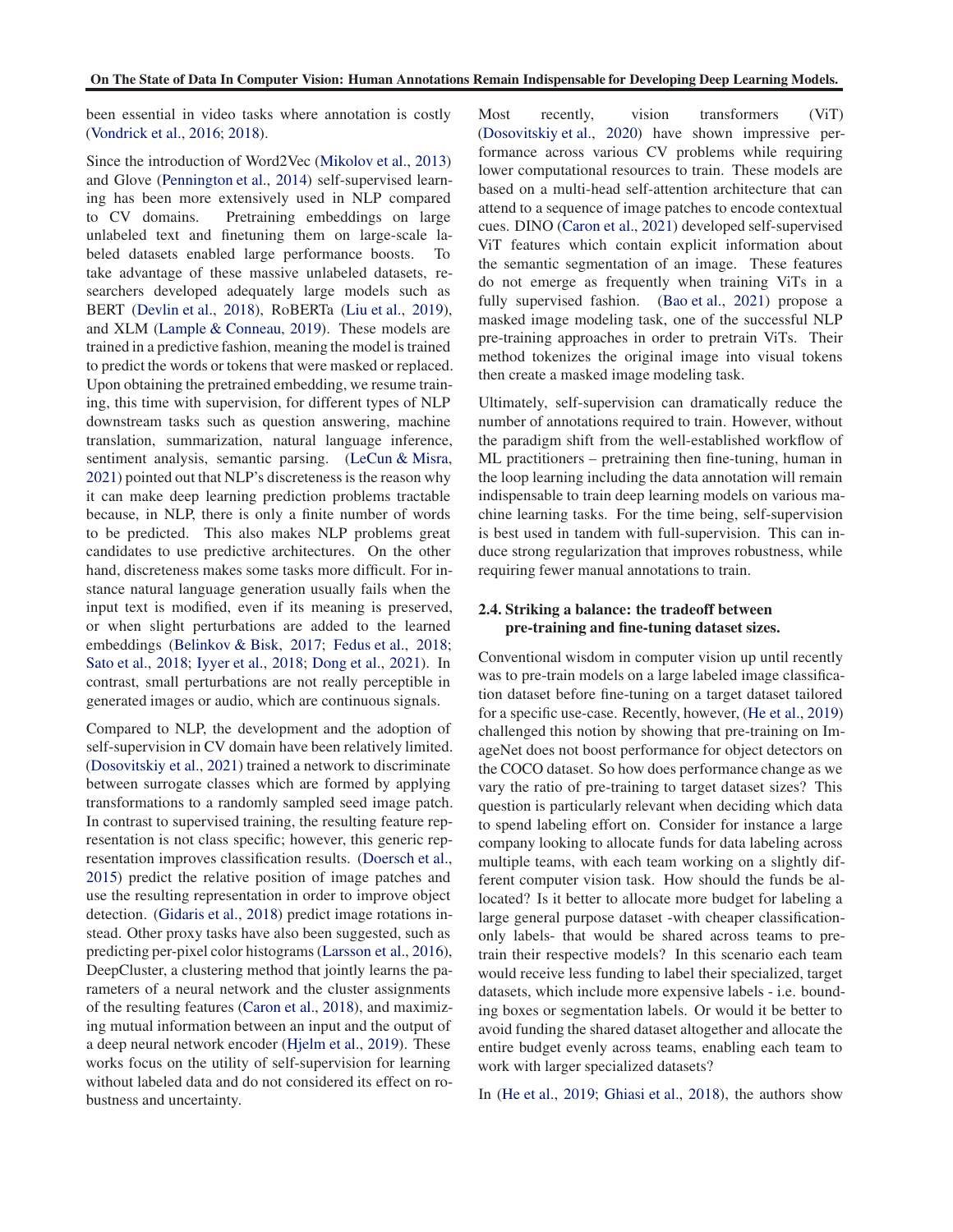that pre-training on ImageNet does not help when finetuning on a different task, namely object detection on COCO; [\(Poudel et al.](#page-10-0), [2019\)](#page-10-0) make a similar remark for image segmentation on CityScapes [\(Cordts et al.,](#page-8-0) [2016\)](#page-8-0); finally, and perhaps less surprisingly [\(Raghu et al.,](#page-10-0) [2019\)](#page-10-0) also find ImageNet pre-training ineffective when finetuning on medical images.

It is true that if a model is initialized from a pre-trained checkpoint and fine-tuned on a target dataset, it will train faster than a model that is randomly initialized. This speedup is in part what has fueled the pre-training craze. However, [\(He et al.,](#page-9-0) [2019\)](#page-9-0) show that if the randomly initialized model trains to saturation, then both models exhibit a similar performance. This observation holds true even when the target dataset is significantly smaller than the pre-training dataset. The authors only find significant performance deterioration for the randomly initialized model when using less than  $10\%$  of the COCO dataset<sup>2</sup>. In this case, finetuning outperforms training from scratch.

Similarly, in section 3.2 of [\(Mahajan et al.,](#page-10-0) [2018\)](#page-10-0), the authors tried pre-training on Instagram's hashtag dataset (an image classification dataset) and fine-tuning on COCO object detection. They computed the results using the default COCO average precision (AP) metric and AP@50. The former emphasizes exact object localization, while the latter allows loose localization and emphasizes correct object classification. They have found that pre-training provides a significantly larger performance boost with respect to the AP@50 metric over the AP metric. In other words, pre-training helped the model achieve better classification (same task), but not necessarily better localization (different task).

Furthermore, even when both the pre-training and target datasets are natural image classification datasets, [\(Mahajan et al.](#page-10-0), [2018\)](#page-10-0) noticed that by pruning the pretraining dataset and only keeping those images with labels matching the target dataset's labels, the model pre-trained on the pruned Instagram dataset outperforms the model pre-trained on the entire Instagram dataset. This is further evidence that aligning the pre-training and target tasks as much as possible is more beneficial than collecting more pre-training data across a larger range of classes. These observations are inline with our discussion on synthetic datasets above.

There are many open questions in this area, especially when the target dataset is small. However, these results show that for mission critical applications, it is necessary to collect a large amount of data for the target dataset to achieve adequate performance. This is true regardless of the pre-training dataset's size or quality. In this regime, since the target dataset is already large, it follows that pretraining is unnecessary. Finally, following the observation in [\(He et al.,](#page-9-0) [2019](#page-9-0)), we would like to clarify that the results presented here are not an argument against the community's ultimate goal, namely universal representations; in fact, the results laid out here should help guide future dataset curation efforts towards achieving this goal.

# 3. Lifelong/Continual Learning and Active Learning.

The computer vision research usually take place in an isolated setting, compared to industry cv applications. The researcher chooses a fixed model architecture and large labeled datasets, trains the model on the training set until it achieves adequate performance on the test data, then deploys the model. There are many underlying assumptions that take place in this *isolated learning* paradigm:

- 1. Closed-world assumption: Performance on the test data is indicative of performance upon deployment.
- 2. Fixed-model assumption: Keeping the model architecture fixed upon deployment will not poorly affect performance.
- 3. Data distribution is fixed: The training and test datasets are drawn from the same *fixed* distribution encountered in real life. There is no need to continually refine the model on newly collected data samples.

These assumptions limit the use-case of DNNs. On the other hand, humans take a different approach to learning, by continuously accumulating knowledge and adapting to our surroundings. Lifelong machine learning is a paradigm under which ML models can learn in a similar manner as humans. [\(Chen et al.](#page-8-0), [2015;](#page-8-0) [Liu,](#page-10-0) [2016\)](#page-10-0) define a lifelong learning algorithm as an algorithm that has performed a sequence of N learning tasks,  $T_1, T_2, \ldots, T_N$ . When faced with the  $(N + 1)$ th task  $T_{N+1}$  with data  $D_{N+1}$ , the learner can leverage the prior knowledge in its memory to help learn  $T_{N+1}$ . The memory stores and maintains the knowledge learned and accumulated in the past learning of the N tasks. After learning  $T_{N+1}$ , the memory is updated with the learned results from  $T_{N+1}$ . The algorithm should then hopefully be proficient in all tasks  $T_1, T_2, \ldots, T_{N+1}$ . We purposefully do not define the concept of a "task" as it is very application dependent. In general, a new task can be thought of as a new batch of data with new class labels, or a new domain distribution, or a new output space [\(Delange et al.,](#page-8-0) [2021\)](#page-8-0).

Lifelong learning for DNNs assumes infinite training data. A prominent example that combines lifelong learning with DL can be found in the autonomous vehicle industry. Selfdriving car companies intend to operate their vehicles as a fleet. Vehicles in a fleet use an object detection DNN to

 $2$ The authors do not narrow down the exact point of performance deterioration, but find that it is somewhere between 10% and 3.5% of the data.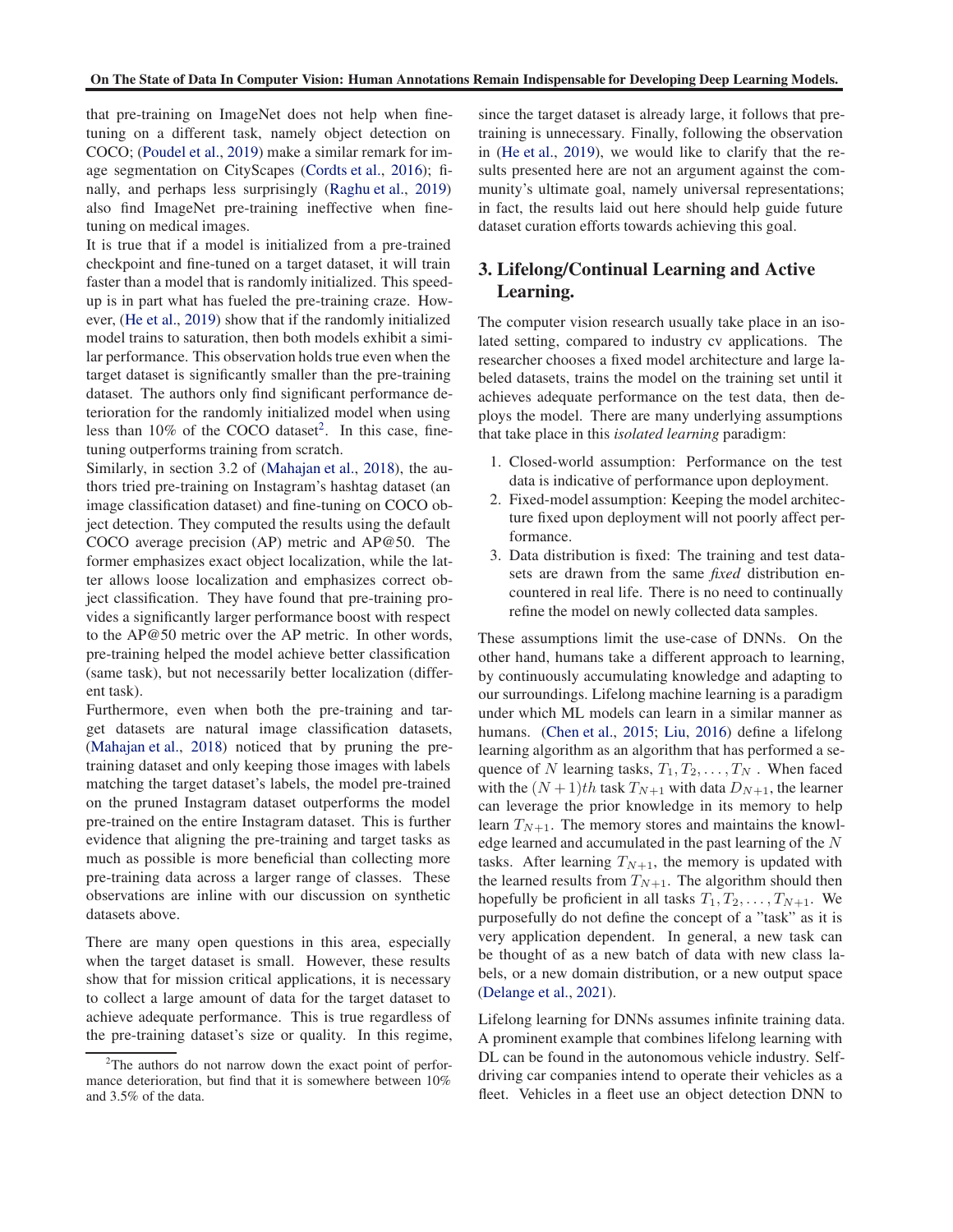<span id="page-5-0"></span>identify moving objects and avoid collisions. This DNN was trained offline on a computing cluster using a large labeled dataset. After training, identical duplicates of this DNN are deployed to every vehicle in the fleet over the internet.

Simultaneously, vehicles in the fleet are constantly applying data querying algorithms  $3$ , if the querying algorithm deems a scene particularly relevant, the vehicle sends the scene back to the cluster to be annotated and added to the training set. The DNN is then re-trained on the newly acquired data and redeployed on the fleet. This cycle allows the fleet to continuously improve its driving performance by refining its model.

The above example is still closer in nature to the isolated learning paradigm than it is to the general lifelong learning paradigm. For instance, the network does not need any concept of memory since it can retain old training data. In other words, the training data is not treated as a stream where each new batch is discarded after training the model; instead, all previously collected data is stored on the server, and the network can be trained offline on all the available data<sup>4</sup>. More generally, a lifelong learning algorithm should be able to operate even when training data pertaining to previous tasks expires<sup>5</sup>.

### 3.1. Catastrophic Forgetting

When training data pertaining to previous tasks cannot be re-used, lifelong learning becomes more difficult. DNNs are prone to catastrophic forgetting. This phenomenon is one of the biggest hurdles for achieving lifelong learning across a wide range of tasks. Catastrophic forgetting occurs when a network, previously trained to perform a certain task, is now trained to perform a new task. When training on the new task, the neural network is susceptible to abruptly forget how to perform the original task. In this case, the model must implement some form of (implicit or explicit) memory to avoid forgetting the older tasks. There is a large body of research concerned with designing the memory [\(Delange et al.](#page-8-0), [2021](#page-8-0)), including, pseudorehearsal methods [\(Shin et al.](#page-11-0), [2017\)](#page-11-0) where the memory is in the form of a generative model trained on previous tasks, regularization-based methods [\(Kirkpatrick et al.](#page-9-0), [2017\)](#page-9-0) which focus on finding network parameters that can learn new tasks without forgetting older tasks, and parameter isolation methods [\(Aljundi et al.,](#page-7-0) [2017](#page-7-0)) which introduce a new set of parameters to the network every time a new task is encountered. [\(Delange et al.,](#page-8-0) [2021\)](#page-8-0) compare several of these methods by dividing Tiny ImageNet (a subset of 200 classes from Imagenet with each class containing 500 images) into different tasks, each containing a different set of labels, they find that parameter isolation methods perform best, followed by regularization methods.

Unfortunately, to the best of our knowledge, lifelong learning research still lags behind conventional offline CV research, and there are no results on lifelong learning in the huge data regime.

# 4. Model Selection

In section [2.1](#page-1-0) we mentioned that a good choice of model capacity is crucial in order to fully exploit massive datasets. In this section we study the effect of model capacity (also known as complexity) on the performance of DNNs trained on massive amounts of data<sup>6</sup>. A large body of works stemming from the ML theory community studies this effect in an attempt to explain the puzzling generalization exhibited by deep neural networks - see section 3 of [\(Huang et al.](#page-9-0), [2020\)](#page-9-0) for a brief survey. However, there still remains a lot of unanswered questions in this area. Here we focus on more empirical observations from the literature regarding the relation between model complexity and training on massive datasets, then we tackle the double descent and sample non-monotonicity phenomena and what they entail in the massive data regime.

The papers surveyed in section [2.1](#page-1-0) [\(Mahajan et al.,](#page-10-0) [2018;](#page-10-0) [Sun et al.,](#page-11-0) [2017](#page-11-0); [Dosovitskiy et al.,](#page-8-0) [2021\)](#page-8-0) found it important to use appropriately large models when training with massive datasets, as small models are susceptible to under-fitting the data. In fact, [\(Mahajan et al.](#page-10-0), [2018\)](#page-10-0) have found that pre-training small models on more and more data can have a negative effect on performance after fine-tuning on the target task. In [\(Hestness et al.](#page-9-0), [2017\)](#page-9-0), the authors built on prior theoretical works, by devising experiments to determine the optimal model capacity as a function of dataset size. In their experiments, the optimal model complexity increases sub-linearly according to a power law with the size of the dataset. As the authors note, their experiments consistently exhibited this power law behavior, suggesting that their line of work could be leveraged to systematize a host of tasks, such as neural architecture design and model size selection.

### 4.1. Double Descent and Sample Non-Monotonicity

The double descent phenomenon postulates that medium sized models are more susceptible to overfitting than their

<sup>&</sup>lt;sup>3</sup>These algorithms constitute a separate branch of ML called active learning.

<sup>&</sup>lt;sup>4</sup>This type of continual learning falls under "replay methods using rehearsal". See section 3.1 of [\(Delange et al.](#page-8-0), [2021](#page-8-0)).

<sup>&</sup>lt;sup>5</sup> see section 7 in [\(Delange et al.,](#page-8-0) [2021\)](#page-8-0) for a list of characteristics that an "ideal" lifelong learning algorithm should incorporate.

 $6$ We are intentionally using the term "model capacity" loosely as there is not a single agreed upon definition in the literature and a discussion of formal definitions is outside the scope of this paper.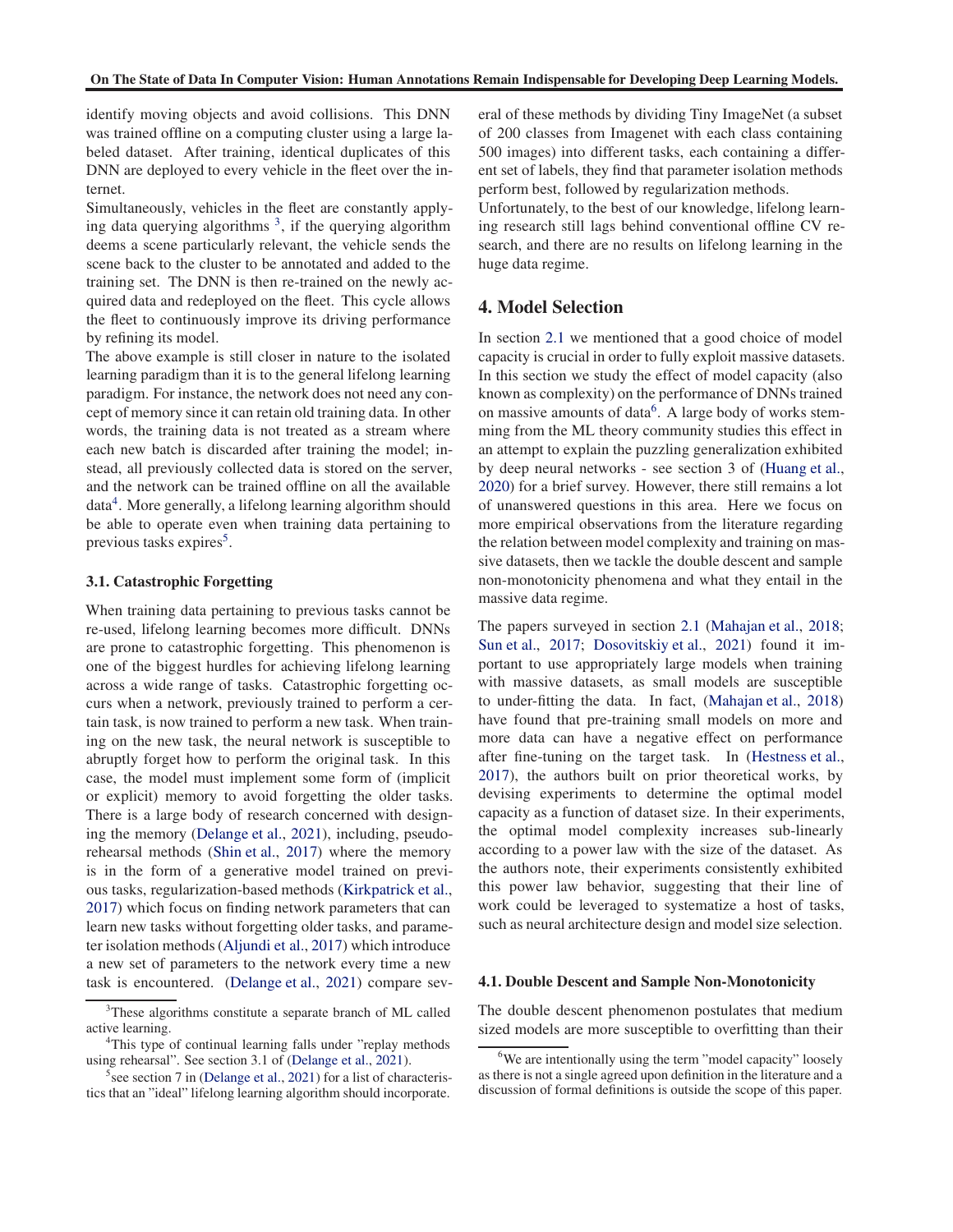smaller or larger counterparts. The name stems from plotting the test errors of different ML models trained for a fixed large number of epochs against the number of parameters in each model. As model complexity increases, the test error will start off as a large number, decrease, increase, then finally decrease again. The middle region on the plot where the loss increases as a function of model complexity is called the critical regime. Double descent is a fairly universal phenomenon that occurs across a variety of tasks, architectures, and optimization methods.

Neural networks defy classical statistical learning theory because they do not overfit despite having more parameters than samples in the training set. Double descent was first postulated in generality in [\(Belkin et al.,](#page-7-0) [2019\)](#page-7-0), who demonstrated it for decision trees, random features, and 2 layer neural networks with l2 loss, on a variety of learning tasks including MNIST and CIFAR-10. It has been theoretically analyzed in the tractable setting of linear least squares regression [\(Belkin et al.,](#page-7-0) [2019](#page-7-0); [Hastie et al.](#page-9-0), [2020;](#page-9-0) [Bartlett et al.](#page-7-0), [2020](#page-7-0); [Mitra,](#page-10-0) [2019\)](#page-10-0). In [\(Nakkiran et al.](#page-10-0), [2019\)](#page-10-0), the authors find that the double descent phenomenon for DNNs is most prominent in settings with added label noise. When using early stopping to train deep neural networks, the double descent phenomenon becomes less pronounced. In other words, *the set of model complexities that are susceptible to overfitting shrinks, making it highly unlikely to select a poor model.*

Early stopping is easy to implement and is already widely adopted by ML practitioners; on the other hand, label noise is a common and difficult problem to eliminate. It is therefore important to carefully select models when training with noisy data as is typically the case in the massive dataset regime.

In their work, [\(Nakkiran et al.](#page-10-0), [2019\)](#page-10-0) also evaluate the test performance as a function of the number of training samples. Sample non-monotonicity is a phenomenon that occurs when comparing two medium sized models trained for a fixed (large) number of epochs on different amounts of data. Surprisingly, the model trained with less data outperforms its counterpart. This observation only holds for medium-sized models, and only after training for a fixed number of epochs. *In the presence of early stopping the authors could not reproduce sample non-monotonicity for any model complexity.*

While there are still many open questions regarding optimal model sizing in small data regimes, we are far from saturating on model capacity in massive data regimes. In general, we conclude that, given sufficient labeled data, with little label noise, larger models trained with early stopping are generally more likely to outperform smaller models.

### 5. Huge Datasets and Algorithmic Fairness

As applications of machine learning grow more widespread, it becomes increasingly important to understand the sociopolitical implications of algorithmic decision making. Numerous studies have shown that across applications, deep learning models have a tendency to reinforce existing inequalities. For example, authors [\(Buolamwini & Gebru,](#page-7-0) [2018](#page-7-0)) showed that commercial face recognition algorithms have significantly higher error rates for dark-skinned women than light skinned men, and a 2019 NIST study showed that a majority of facial recognition algorithms misidentify racial minorities 10 to 100 times more often than whites [\(Grother et al.](#page-9-0), [2019\)](#page-9-0).

Why is racial and gender bias so pervasive in deep learning applications? The majority of evidence suggests that non-diverse training datasets are the largest factor driving racially disparate results. Indeed, many open source facial recognition datasets are biased towards light-skinned faces. For example, Labeled Faces in the Wild is 83.5% white, and the IJB-A dataset, which was specifically created to emphasize geographic diversity, draws only 21.4% of its examples from faces with darker skin tones [\(Buolamwini & Gebru,](#page-7-0) [2018\)](#page-7-0). Researchers [\(Krishnan et al.,](#page-9-0) [2020](#page-9-0)) compared models trained on the UTKFace dataset with models trained on the FairFace dataset (which is designed to be balanced with respect to race), and found that across 3 model architectures, model results were substantially less biased after training FairFace [\(Krishnan et al.,](#page-9-0) [2020\)](#page-9-0). These findings underscore the need for better public, large scale datasets labeled with demographic data in order to enable further empirical study of algorithmic bias. The effect of dataset size and dataset balance on algorithmic fairness remains an open question in the literature.

Training datasets collected in the real world contain soci-etal and historical biases<sup>7</sup>. [\(Tiwald et al.,](#page-11-0) [2021](#page-11-0)) are hopeful about the potential for synthetic data to incorporate fairness constraints. Using a generative model, they produced a synthetic version of the UCI Adult census dataset which resulted in a more fair classifier [\(Tiwald et al.](#page-11-0), [2021\)](#page-11-0). However, whether such methods will prove effective for more complex and unstructured data types such as images remains an open research question.

## 6. Label Noise

The labels of datasets crawled from the Internet are inherently noisy. For example, in the Instagram-1B

 $7$ In this review we've omitted the topic of federated learning. Federated learning is concerned with training using data available only on edge devices, please refer to [\(Kairouz et al.](#page-9-0), [2019\)](#page-9-0) for an overview.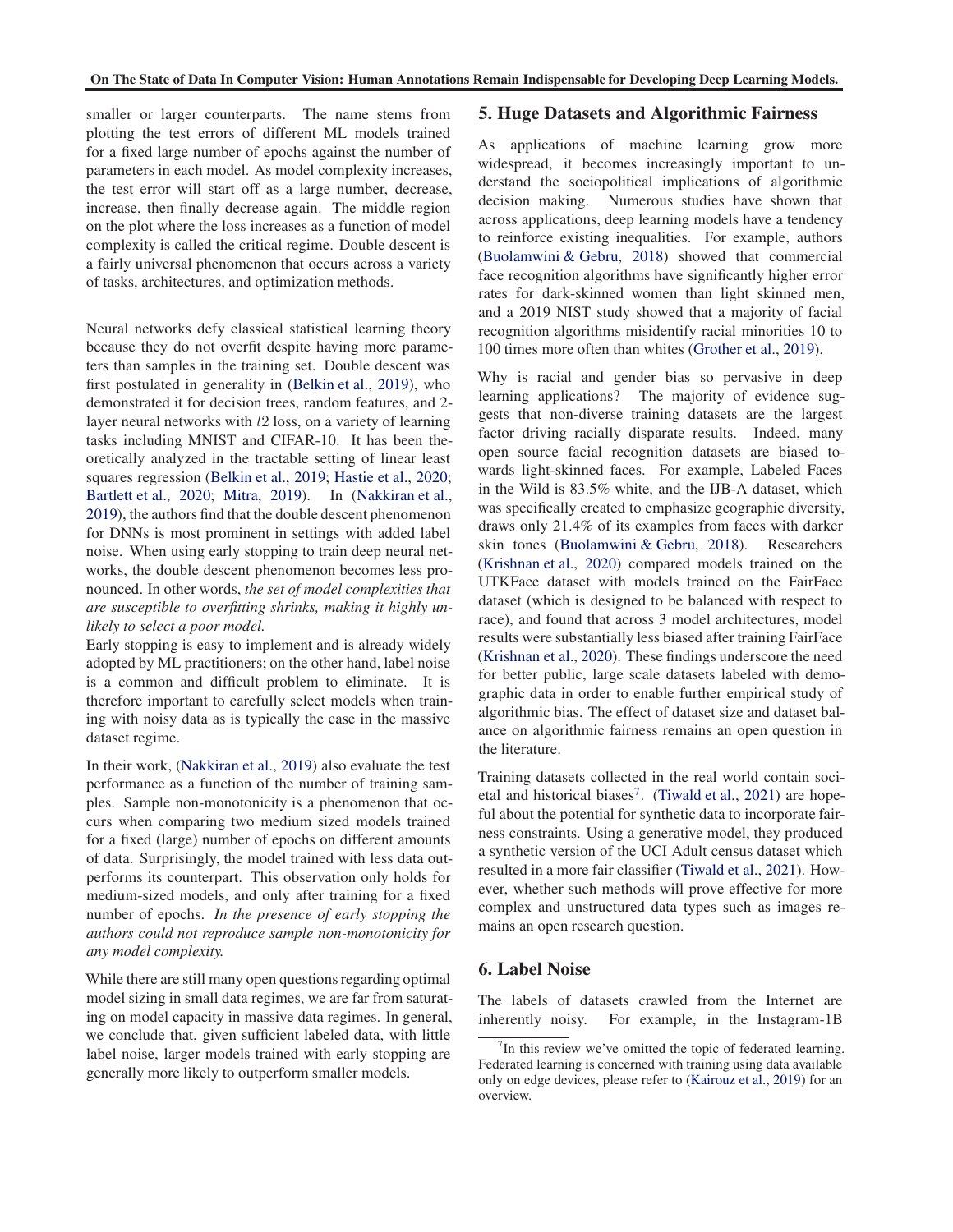<span id="page-7-0"></span>dataset, hashtags are not necessarily visually relevant. [\(Mahajan et al.](#page-10-0), [2018\)](#page-10-0) found that when 50% of hashtags are randomly replaced (i.e. noise injection), the accuracy of the target task is reduced by 7.31% to 14.29% depending on the number of classes in the target task. This behavior persisted when tested in smaller datasets as well. Meanwhile, [\(Rolnick et al.,](#page-11-0) [2017\)](#page-11-0) showed that test accuracy above 90 percent is achievable on smaller datasets (e.g. MNIST) even after each clean training example has been diluted with 100 randomly-labeled examples. These results suggest that we could potentially identify and prune a certain percentage of data with no effect on accuracy. Therefore, when it comes to pretraining, resources are generally better spent on gathering additional labeled data in the downstream target dataset rather than improving the quality of labels in the pretraining data.

To model systematic label noise (or class-dependent label noise), there exists methods such as loss correction [\(Patrini et al.,](#page-10-0) [2017\)](#page-10-0) or label smoothing [\(Lukasik et al.](#page-10-0), [2020\)](#page-10-0). In particular, [\(Patrini et al.](#page-10-0), [2017\)](#page-10-0) produces a stochastic matrix indicating the probability of one class being mislabeled as another class and shows that, on the Clothing 1M dataset [\(Xiao et al.](#page-11-0), [2015](#page-11-0)), accuracy is improved by 16.59%.

### 7. Conclusion

We've surveyed several topics related to training neural networks on seemingly infinite data. Due to budget constraints and the lack of large-scale open-source datasets, only a few members of the ML community are able to conduct experiments at massive scale. However, there are many understudied areas of research where experiments with relatively smaller datasets (e.g. ImageNet) could yield scientifically interesting results. For instance, how can we achieve better active learning? Not all training examples are created equal, some could be more informative than others, and ideally we should focus our labeling effort on annotating more informative samples. There are other promising research areas which revolve around fairness: How might we use synthetic data to improve deep learning performance relative to quantitative definitions of fairness? How do we ensure models are fair when training on a long tailed distribution?

Despite years of research, we still cannot clearly pin point why over-parameterized DL models can generalize so well. Solving this mystery will require the community to expand on existing statistical learning theory. This improved theoretical paradigm will pave the way for a myriad of research directions, including fundamental questions such as: how should we design a model's architecture given some data? how well can we predict the model performance, given a specific model and data? And, how much data do we really

need to achieve adequate generalization?

To conclude, training on seemingly infinite data is hard, and we're only beginning to understand the benefits and pitfalls of training in this regime. Training in this regime is costly at every step: collecting and labeling the data is a costly process whether carried out manually, via generative models, or via graphics engines. Training large enough models requires access to a lot of compute resources, and finally, deploying and maintaining such models at scale can also be very costly, especially if they're continually learning. In the long run, the cost of each step will be reduced. Our point of concern – the cost of human annotation – also should be mitigated through large-scale selfsupervised learning. However, without the paradigm shift from the well-established workflow of ML practitioners – pretraining then fine-tuning, human in the loop learning including the data annotation will remain indispensable to train deep learning models on various machine learning tasks.

### References

- Aljundi, R., Chakravarty, P., and Tuytelaars, T. Expert gate: Lifelong learning with a network of experts. In *Proceedings of the IEEE Conference on Computer Vision and Pattern Recognition (CVPR)*, July 2017.
- Bao, H., Dong, L., and Wei, F. Beit: Bert pre-training of image transformers, 2021.
- Bartlett, P. L., Long, P. M., Lugosi, G., and Tsigler, A. Benign overfitting in linear regression, 2020.
- Belinkov, Y. and Bisk, Y. Synthetic and natural noise both break neural machine translation. *CoRR*, abs/1711.02173, 2017. URL <http://arxiv.org/abs/1711.02173>.
- Belkin, M., Hsu, D., Ma, S., and Mandal, S. Reconciling modern machine learning practice and the bias-variance trade-off, 2019.
- Brock, A., De, S., Smith, S. L., and Simonyan, K. Highperformance large-scale image recognition without normalization, 2021.
- Brostow, G. J., Fauqueur, J., and Cipolla, R. Semantic object classes in video: A high-definition ground truth database. *Pattern Recogn. Lett.*, 30(2):88–97, January 2009. ISSN 0167- 8655. doi: 10.1016/j.patrec.2008.04.005. URL <https://doi.org/10.1016/j.patrec.2008.04.005>.
- Buolamwini, J. and Gebru, T. Gender shades: Intersectional accuracy disparities in commercial gender classification. In *Proceedings of Machine Learning Research*, pp. 1–15, 2018.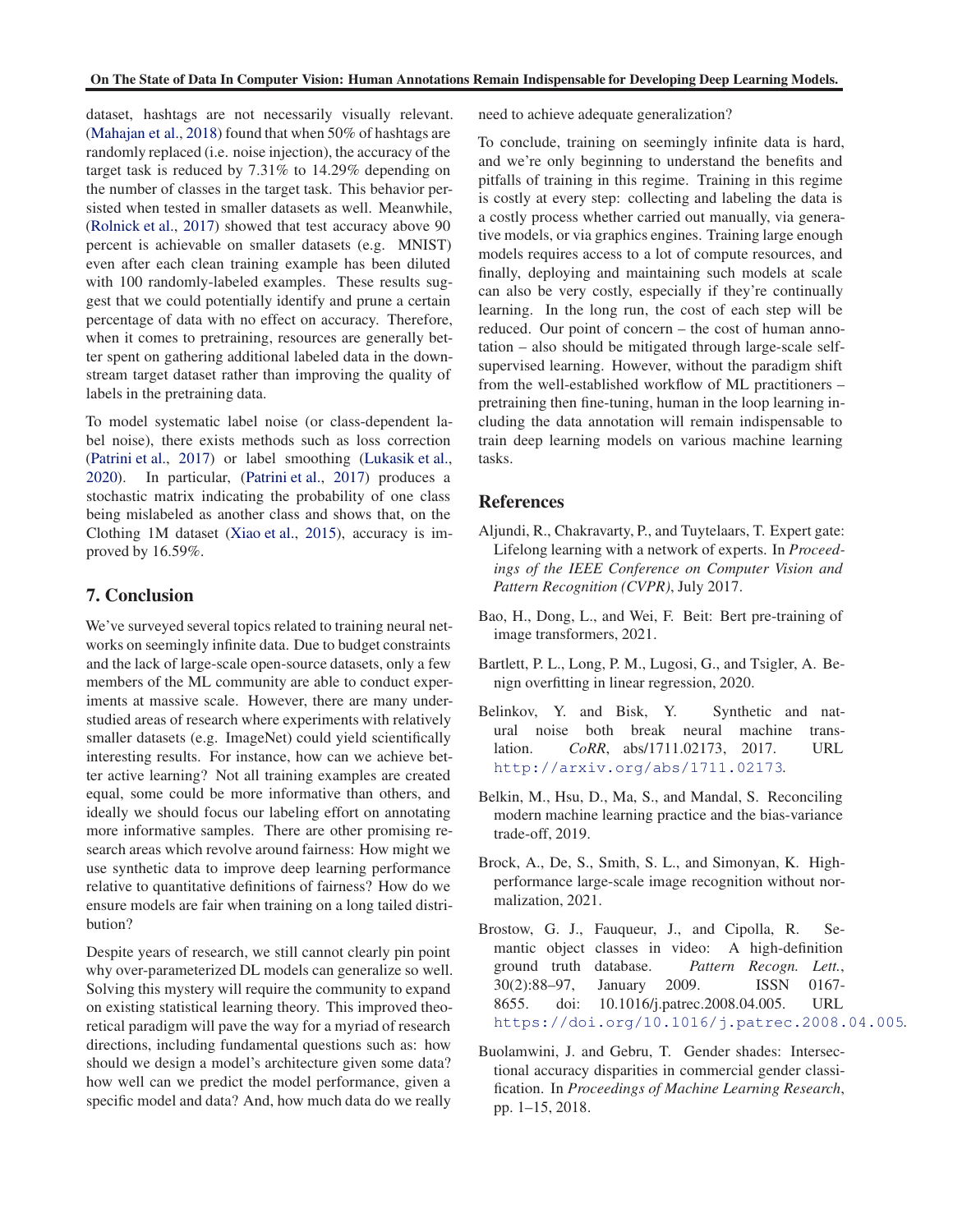#### <span id="page-8-0"></span>On The State of Data In Computer Vision: Human Annotations Remain Indispensable for Developing Deep Learning Models.

- Caron, M., Bojanowski, P., Joulin, A., and Douze, M. Deep clustering for unsupervised learning of visual features. *CoRR*, abs/1807.05520, 2018. URL <http://arxiv.org/abs/1807.05520>.
- Caron, M., Touvron, H., Misra, I., Jégou, H., Mairal, J., Bojanowski, P., and Joulin, A. Emerging properties in self-supervised vision transformers. *CoRR*, abs/2104.14294, 2021. URL <https://arxiv.org/abs/2104.14294>.
- Chen, Z., Ma, N., and Liu, B. Lifelong learning for sentiment classification. In *Proceedings of the 53rd Annual Meeting of the Association for Computational Linguistics and the 7th International Joint Conference on Natural Language Processing (Volume 2: Short Papers)*, pp. 750–756, Beijing, China, July 2015. Association for Computational Linguistics. doi: 10.3115/v1/P15-2123. URL <https://www.aclweb.org/anthology/P15-2123>.
- Chollet, F. Xception: Deep learning with depthwise separable convolutions. In *2017 IEEE Conference on Computer Vision and Pattern Recognition (CVPR)*, pp. 1800– 1807, 2017. doi: 10.1109/CVPR.2017.195.
- Cordts, M., Omran, M., Ramos, S., Rehfeld, T., Enzweiler, M., Benenson, R., Franke, U., Roth, S., and Schiele, B. The cityscapes dataset for semantic urban scene understanding. In *Proc. of the IEEE Conference on Computer Vision and Pattern Recognition (CVPR)*, 2016.
- Delange, M., Aljundi, R., Masana, M., Parisot, S., Jia, X., Leonardis, A., Slabaugh, G., and Tuytelaars, T. A continual learning survey: Defying forgetting in classification tasks. *IEEE Transactions on Pattern Analysis and Machine Intelligence*, pp. 1–1, 2021. doi: 10.1109/TPAMI.2021.3057446.
- Deng, J., Dong, W., Socher, R., Li, L., Kai Li, and Li Fei-Fei. Imagenet: A large-scale hierarchical image database. In *2009 IEEE Conference on Computer Vision and Pattern Recognition*, pp. 248–255, 2009. doi: 10.1109/CVPR.2009.5206848.
- Devaranjan, J., Kar, A., and Fidler, S. Meta-sim2: Unsupervised learning of scene structure for synthetic data generation. *CoRR*, abs/2008.09092, 2020. URL <https://arxiv.org/abs/2008.09092>.
- Devlin, J., Chang, M., Lee, K., and Toutanova, K. BERT: pre-training of deep bidirectional transformers for language understanding. *CoRR*, abs/1810.04805, 2018. URL <http://arxiv.org/abs/1810.04805>.
- Doersch, C., Gupta, A., and Efros, A. A. Unsupervised visual representation learning by context

prediction. *CoRR*, abs/1505.05192, 2015. URL <http://arxiv.org/abs/1505.05192>.

Dong, X., Luu, A. T., Ji, R., and Liu, H. Towards robustness against natural language word substitutions. In *International Conference on Learning Representations*, 2021. URL [https://openreview.net/forum?id=ks5nebunVn\\_](https://openreview.net/forum?id=ks5nebunVn_).

- Dosovitskiy, A., Beyer, L., Kolesnikov, A., Weissenborn, D., Zhai, X., Unterthiner, T., Dehghani, M., Minderer, M., Heigold, G., Gelly, S., Uszkoreit, J., and Houlsby, N. An image is worth 16x16 words: Transformers for image recognition at scale. *CoRR*, abs/2010.11929, 2020. URL <https://arxiv.org/abs/2010.11929>.
- Dosovitskiy, A., Beyer, L., Kolesnikov, A., Weissenborn, D., Zhai, X., Unterthiner, T., Dehghani, M., Minderer, M., Heigold, G., Gelly, S., Uszkoreit, J., and Houlsby, N. An image is worth 16x16 words: Transformers for image recognition at scale. In *International Conference on Learning Representations*, 2021. URL <https://openreview.net/forum?id=YicbFdNTTy>.
- Elsken, T., Metzen, J. H., and Hutter, F. Neural architecture search: A survey, 2019.
- Everingham, M., Eslami, S. M. A., Van Gool, L., Williams, C. K. I., Winn, J., and Zisserman, A. The pascal visual object classes challenge: A retrospective. *International Journal of Computer Vision*, 111(1):98–136, January 2015.
- Fedus, W., Goodfellow, I., and Dai, A. M. Maskgan: Better text generation via filling in the  $\frac{1}{2}$ , 2018.
- Geiger, A., Lenz, P., and Urtasun, R. Are we ready for autonomous driving? the kitti vision benchmark suite. In *2012 IEEE Conference on Computer Vision and Pattern Recognition*, pp. 3354–3361, 2012. doi: 10.1109/CVPR. 2012.6248074.
- Ghiasi, G., Lin, T.-Y., and Le, Q. V. Dropblock: A regularization method for convolutional networks. In Bengio, S., Wallach, H., Larochelle, H., Grauman, K., Cesa-Bianchi, N., and Garnett, R. (eds.), *Advances in Neural Information Processing Systems*, volume 31. Curran Associates, Inc., 2018. URL https://proceedings.neurips.cc/paper/2018/file/7e
- Gidaris, S., Singh, P., and Komodakis, N. Unsupervised representation learning by predicting image rotations. *CoRR*, abs/1803.07728, 2018. URL <http://arxiv.org/abs/1803.07728>.
- Goodfellow, I., Pouget-Abadie, J., Mirza, M., Xu, B., Warde-Farley, D., Ozair, S., Courville, A., and Bengio, Y. Generative adversarial nets. In Ghahramani, Z.,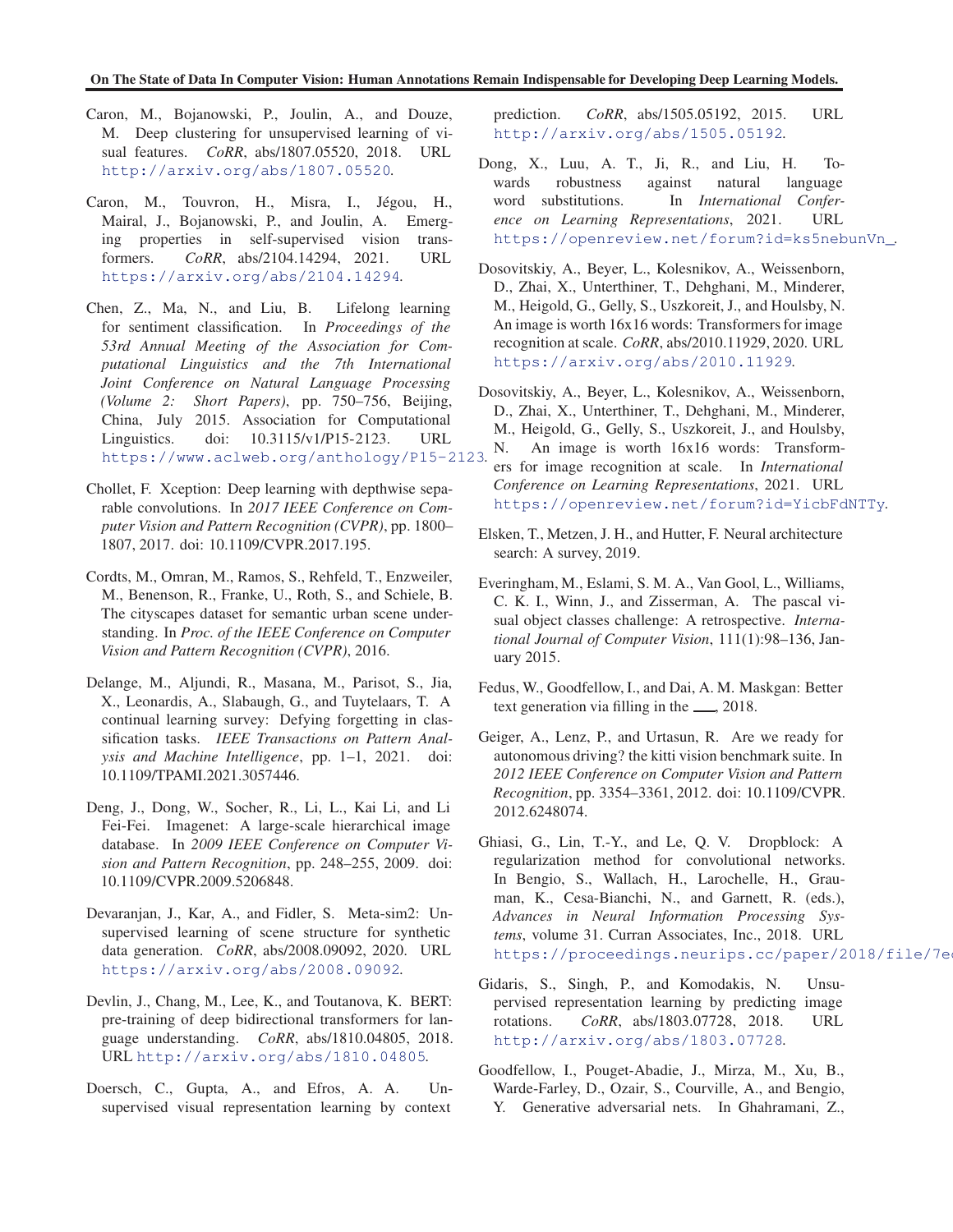<span id="page-9-0"></span>Welling, M., Cortes, C., Lawrence, N., and Weinberger, K. Q. (eds.), *Advances in Neural Information Processing Systems*, volume 27. Curran Associates, Inc., 2014. URL https://proceedings.neurips.cc/paper/2014/fittps5¢a0w0ba22f6bf8f064A4b0lbhyfNdf3-1H3per.pdf. *1 (Long Papers)*, pp. 1875–1885, New Orleans, Louisiana, June 2018. Association for Computational Linguistics. doi: 10.18653/v1/N18-1170. URL

Grother, P., Ngan, M., and Hanaoka, K. Face recognition vendor test (frvt) part 3: Demographic effects, 2019. URL https://nvlpubs.nist.gov/nistpubs/ir/2019/NISP:IRa8280.pdf./abs/1902.06162. Jing, L. and Tian, Y. Self-supervised visual feature learning with deep neural networks: A survey. *CoRR*, abs/1902.06162, 2019. URL

- Hastie, T., Montanari, A., Rosset, S., and Tibshirani, R. J. Surprises in high-dimensional ridgeless least squares interpolation, 2020.
- He, K., Girshick, R., and Dollar, P. Rethinking imagenet pre-training. In *2019 IEEE/CVF International Conference on Computer Vision (ICCV)*, pp. 4917–4926, 2019. doi: 10.1109/ICCV.2019.00502.
- Hendrycks, D. and Dietterich, T. G. Benchmarking neural network robustness to common corruptions and perturbations. *CoRR*, abs/1903.12261, 2019. URL <http://arxiv.org/abs/1903.12261>.
- Hendrycks, D., Mazeika, M., Kadavath, S., and Song, D. Using self-supervised learning can improve model robustness and uncertainty. *CoRR*, abs/1906.12340, 2019. URL <http://arxiv.org/abs/1906.12340>.
- Hestness, J., Narang, S., Ardalani, N., Diamos, G., Jun, H., Kianinejad, H., Patwary, M., Ali, M., Yang, Y., and Zhou, Y. Deep learning scaling is predictable, empirically. *arXiv preprint arXiv:1712.00409*, 2017.
- Hinton, G., Vinyals, O., and Dean, J. Distilling the knowledge in a neural network. In *NIPS Deep Learning and Representation Learning Workshop*, 2015. URL <http://arxiv.org/abs/1503.02531>.
- Hjelm, R. D., Fedorov, A., Lavoie-Marchildon, S., Grewal, K., Bachman, P., Trischler, A., and Bengio, Y. Learning deep representations by mutual information estimation and maximization, 2019.
- Huang, W. R., Emam, Z., Goldblum, M., Fowl, L., Terry, J. K., Huang, F., and Goldstein, T. Understanding generalization through visualizations. In *Proceedings on "I Can't Believe It's Not Better!" at NeurIPS Workshops*, volume 137 of *Proceedings of Machine Learning Research*, pp. 87–97. PMLR, 12 Dec 2020. URL http://proceedings.mlr.press/v137/huang20aofit*Sciences*, 114(13):3521-3526, 2017. ISSN
- Iyyer, M., Wieting, J., Gimpel, K., and Zettlemoyer, L. Adversarial example generation with syntactically controlled paraphrase networks. In *Proceedings of the 2018 Conference of the North American Chapter of the Association for Computational Linguistics: Human Language Technologies, Volume*
- Joulin, A., van der Maaten, L., Jabri, A., and Vasilache, N. Learning visual features from large weakly supervised data. In Leibe, B., Matas, J., Sebe, N., and Welling, M. (eds.), *Computer Vision – ECCV 2016*, pp. 67–84, Cham, 2016. Springer International Publishing.
- Kairouz, P., McMahan, H. B., Avent, B., Bellet, A., Bennis, M., Bhagoji, A. N., Bonawitz, K., Charles, Z., Cormode, G., Cummings, R., D'Oliveira, R. G. L., Rouayheb, S. E., Evans, D., Gardner, J., Garrett, Z., Gascón, A., Ghazi, B., Gibbons, P. B., Gruteser, M., Harchaoui, Z., He, C., He, L., Huo, Z., Hutchinson, B., Hsu, J., Jaggi, M., Javidi, T., Joshi, G., Khodak, M., Konecný, J., Korolova, A., Koushanfar, F., Koyejo, S., Lepoint, T., Liu, Y., Mittal, P., Mohri, M., Nock, R., Ozgür, A., Pagh, R., Raykova, M., Qi, H., Ramage, D., Raskar, R., Song, D., Song, W., Stich, S. U., Sun, Z., Suresh, A. T., Tramèr, F., Vepakomma, P., Wang, J., Xiong, L., Xu, Z., Yang, Q., Yu, F. X., Yu, H., and Zhao, S. Advances and open problems in federated learning. *CoRR*, abs/1912.04977, 2019. URL <http://arxiv.org/abs/1912.04977>.
- Kar, A., Prakash, A., Liu, M., Cameracci, E., Yuan, J., Rusiniak, M., Acuna, D., Torralba, A., and Fidler, S. Meta-sim: Learning to generate synthetic datasets. *CoRR*, abs/1904.11621, 2019. URL <http://arxiv.org/abs/1904.11621>.
- Karras, T., Laine, S., and Aila, T. A stylebased generator architecture for generative adversarial networks. *CoRR*, abs/1812.04948, 2018. URL <http://arxiv.org/abs/1812.04948>.
- Kirkpatrick, J., Pascanu, R., Rabinowitz, N., Veness, J., Desjardins, G., Rusu, A. A., Milan, K., Quan, J., Ramalho, T., Grabska-Barwinska, A., Hassabis, D., Clopath, C., Kumaran, D., and Hadsell, R. Overcoming catastrophic forgetting in neural networks. *Proceedings of the National Academy*
- 0027-8424. doi: 10.1073/pnas.1611835114. URL <https://www.pnas.org/content/114/13/3521>.
	- Krishnan, A., Almadan, A., and Rattani, A. Understanding fairness of gender classification algorithms across gender-race groups. *CoRR*, abs/2009.11491, 2020. URL <https://arxiv.org/abs/2009.11491>.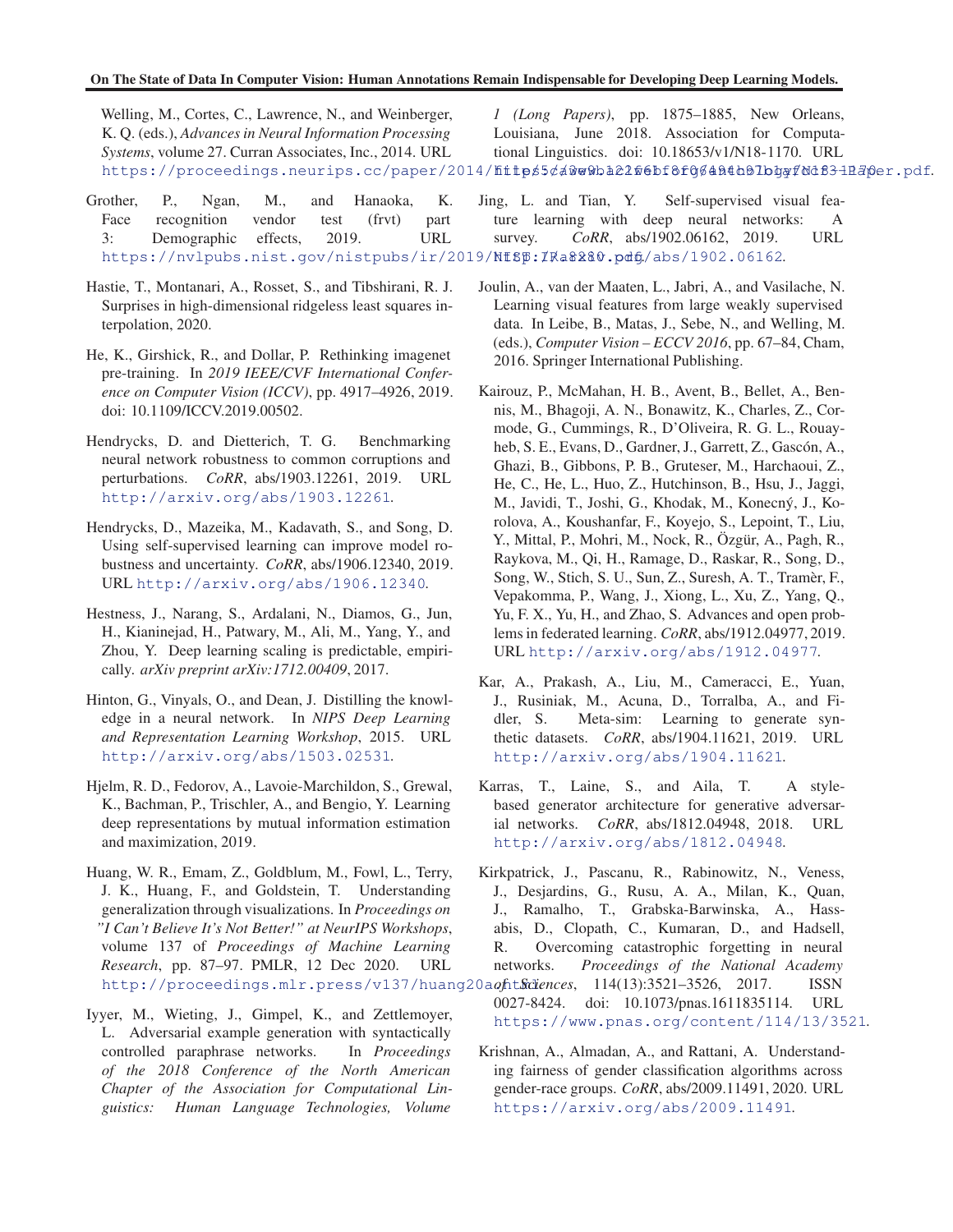### <span id="page-10-0"></span>On The State of Data In Computer Vision: Human Annotations Remain Indispensable for Developing Deep Learning Models.

- Kuznetsova, A., Rom, H., Alldrin, N., Uijlings, J., Krasin, I., Pont-Tuset, J., Kamali, S., Popov, S., Malloci, M., Kolesnikov, A., Duerig, T., and Ferrari, V. The open images dataset v4: Unified image classification, object detection, and visual relationship detection at scale. *IJCV*, 2020.
- Lample, G. and Conneau, A. Cross-lingual language model pretraining. *CoRR*, abs/1901.07291, 2019. URL <http://arxiv.org/abs/1901.07291>.
- Larsson, G., Maire, M., and Shakhnarovich, G. Learning representations for automatic colorization. *CoRR*, abs/1603.06668, 2016. URL <http://arxiv.org/abs/1603.06668>.
- LeCun, Y. and Misra, I. Self-supervised learning: The dark matter of intelligence, 2021. URL
- Li, D., Kar, A., Ravikumar, N., Frangi, A. F., and Fidler, S. Fed-sim: Federated simulation for medical imaging. *CoRR*, abs/2009.00668, 2020. URL <https://arxiv.org/abs/2009.00668>.
- Lin, T.-Y., Maire, M., Belongie, S., Bourdev, L., Girshick, R., Hays, J., Perona, P., Ramanan, D., Zitnick, C. L., and Dollár, P. Microsoft coco: Common objects in context, 2015.
- Liu, B. Lifelong machine learning: a paradigm for continuous learning. *Frontiers of Computer Science*, 11, 09 2016. doi: 10.1007/s11704-016-6903-6.
- Liu, Y., Ott, M., Goyal, N., Du, J., Joshi, M., Chen, D., Levy, O., Lewis, M., Zettlemoyer, L., and Stoyanov, V. Roberta: A robustly optimized bert pretraining approach, 2019.
- Lukasik, M., Bhojanapalli, S., Menon, A., and Kumar, S. Does label smoothing mitigate label noise? In *International Conference on Machine Learning*, pp. 6448–6458. PMLR, 2020.
- Madry, A., Makelov, A., Schmidt, L., Tsipras, D., and Vladu, A. Towards deep learning models resistant to adversarial attacks, 2019.
- Mahajan, D., Girshick, R., Ramanathan, V., He, K., Paluri, M., Li, Y., Bharambe, A., and van der Maaten, L. Exploring the limits of weakly supervised pretraining. In Ferrari, V., Hebert, M., Sminchisescu, C., and Weiss, Y. (eds.), *Computer Vision – ECCV 2018*, pp. 185–201, Cham, 2018. Springer International Publishing.
- Mandlekar, A., Zhu, Y., Garg, A., Booher, J., Spero, M., Tung, A., Gao, J., Emmons, J., Gupta, A., Orbay, E., Savarese, S., and Fei-Fei, L. Roboturk:

A crowdsourcing platform for robotic skill learning through imitation. *CoRR*, abs/1811.02790, 2018. URL <http://arxiv.org/abs/1811.02790>.

- Mandlekar, A., Booher, J., Spero, M., Tung, A., Gupta, A., Zhu, Y., Garg, A., Savarese, S., and Li, F. Scaling robot supervision to hundreds of hours with roboturk: Robotic manipulation dataset through human reasoning and dexterity. *CoRR*, abs/1911.04052, 2019. URL <http://arxiv.org/abs/1911.04052>.
- McCormac, J., Handa, A., Leutenegger, S., and Davison, A. J. Scenenet RGB-D: 5m photorealistic images of synthetic indoor trajectories with ground truth. *CoRR*, abs/1612.05079, 2016. URL <http://arxiv.org/abs/1612.05079>.

<https://ai.facebook.com/blog/self-supervised-learning-the-dark-matter-of-intelligence>. Mikolov, T., Chen, K., Corrado, G., and Dean, J. Efficient ed-Tearning-the-dark-matter-of-Thu-B13.<br>estimation of word representations in vector space, 2013.

- Mirza, M. and Osindero, S. Conditional generative adversarial nets. *CoRR*, abs/1411.1784, 2014. URL <http://arxiv.org/abs/1411.1784>.
- Mitra, P. P. Understanding overfitting peaks in generalization error: Analytical risk curves for  $l_2$  and  $l_1$  penalized interpolation, 2019.
- Nakkiran, P., Kaplun, G., Bansal, Y., Yang, T., Barak, B., and Sutskever, I. Deep double descent: Where bigger models and more data hurt, 2019.
- Patrini, G., Rozza, A., Krishna Menon, A., Nock, R., and Qu, L. Making deep neural networks robust to label noise: A loss correction approach. In *Proceedings of the IEEE Conference on Computer Vision and Pattern Recognition*, pp. 1944–1952, 2017.
- Pennington, J., Socher, R., and Manning, C. GloVe: Global vectors for word representation. In *Proceedings of the 2014 Conference on Empirical Methods in Natural Language Processing (EMNLP)*, pp. 1532–1543, Doha, Qatar, October 2014. Association for Computational Linguistics. doi: 10.3115/v1/D14-1162. URL <https://www.aclweb.org/anthology/D14-1162>.
- Poudel, R. P. K., Liwicki, S., and Cipolla, R. Fast-scnn: Fast semantic segmentation network. In *BMVC*, 2019.
- Raghu, M., Zhang, C., Kleinberg, J., and Bengio, S. Transfusion: Understanding transfer learning for medical imaging. In Wallach, H., Larochelle, H., Beygelzimer, A., d'Alché-Buc, F., Fox, E., and Garnett, R. (eds.), *Advances in Neural Information Processing Systems*, volume 32. Curran Associates, Inc., 2019. URL https://proceedings.neurips.cc/paper/2019/file/eb